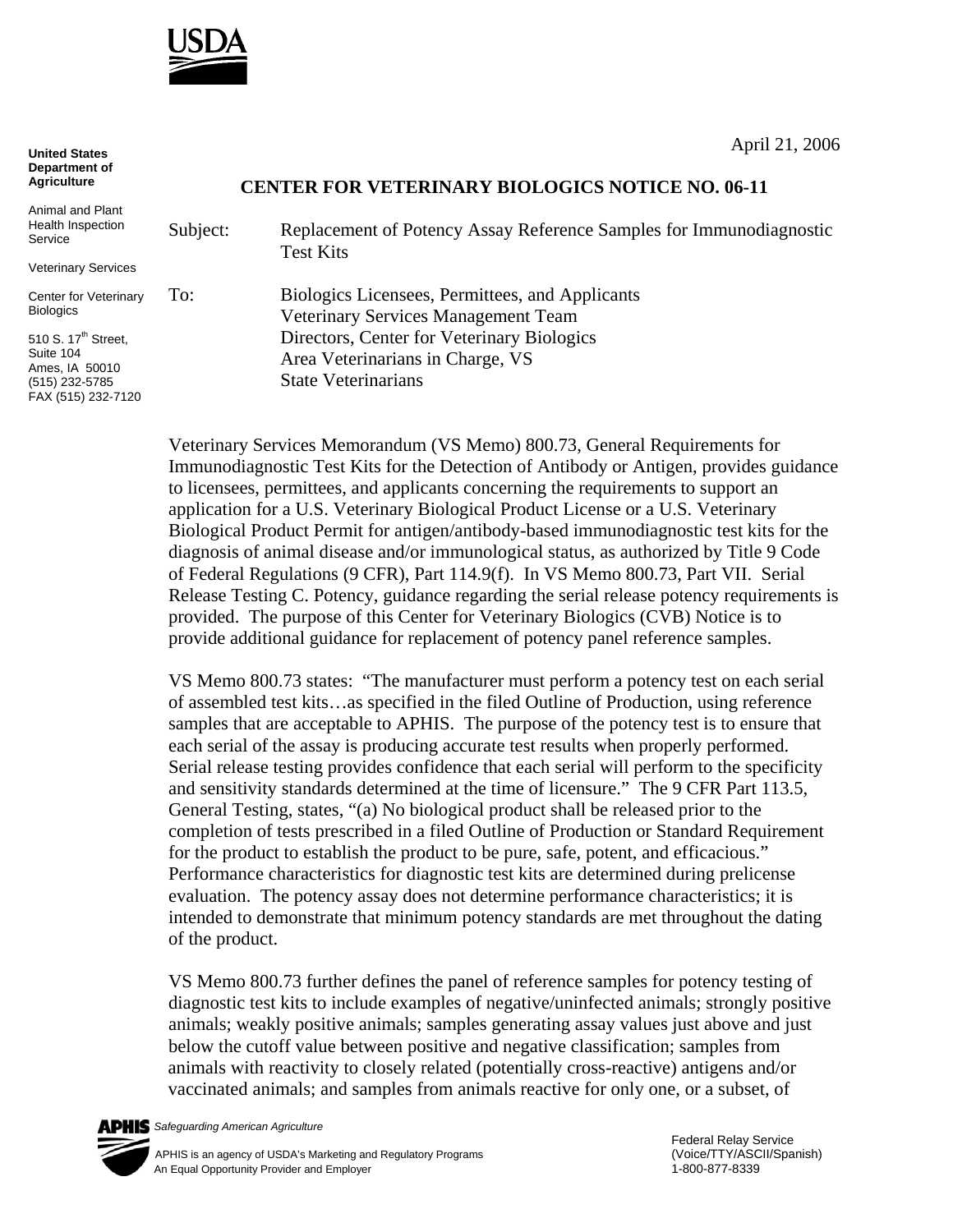antigens for kits that detect reactivity to more than one antigen. Although there is not a specific requirement that all samples are collected from individual animals, the CVB encourages firms to attempt to locate and characterize samples from individual animals that meet the target objectives. When it is not possible to locate appropriate samples, dilutions of positive samples may be approved in order to ensure availability of samples with desired reactivities.

VS Memo 800.73 states, "The reference samples must be identified in the Outline of Production by lot number, date of preparation, purpose, and acceptable assay range. When the inventory of a reference sample is low, a replacement sample should be identified and validated. The replacement sample should serve the same purpose as the original sample (e.g., a strongly positive sample is replaced by another strongly positive sample). Validation data must be accepted by APHIS prior to use of the replacement sample in serial release testing; confirmatory testing at the CVB-L may be required."

To support replacement reference samples for potency panels, manufacturers should conduct an abbreviated validation study that aims to compare the reactivity of replacement and current reference samples. The CVB will evaluate the data based on the following criteria:

- 1. The replacement reference sample should serve the same purpose as the sample it is replacing. Its performance should demonstrate its ability to fulfill the role of the sample it is intended to replace, but it need not have the precisely same reactivity (e.g., O.D. or S/P value) as that of the previously approved reference sample.
- 2. The assessment should seek to illustrate the important characteristics of the reference samples' reactivity, for example by estimating appropriate parameter estimates (e.g. mean and variance if the data are normally distributed) and/or graphical displays of the data distribution (e.g. scatter plots or box plots) for both new and current reference samples. The appropriate assessment of the validation data will vary by reference panel member.
	- a. For reference samples with reactivity that is not near the extremes of the dynamic range (i.e. not near the diagnostic cutoff value, extinction, or saturation region), the following considerations will generally apply:
		- i. For most reference panel members (e.g., positive samples not near the saturation or critical decision points of the assay), the replacement reference sample will be acceptable if the distributions of the current and replacement reference samples are similar. Minimum and maximum values for acceptable performance (reactivity range) should be established. If the current reference data are not available, reasonable judgment should be used to approve the acceptable replacement reference sample range of reactivity.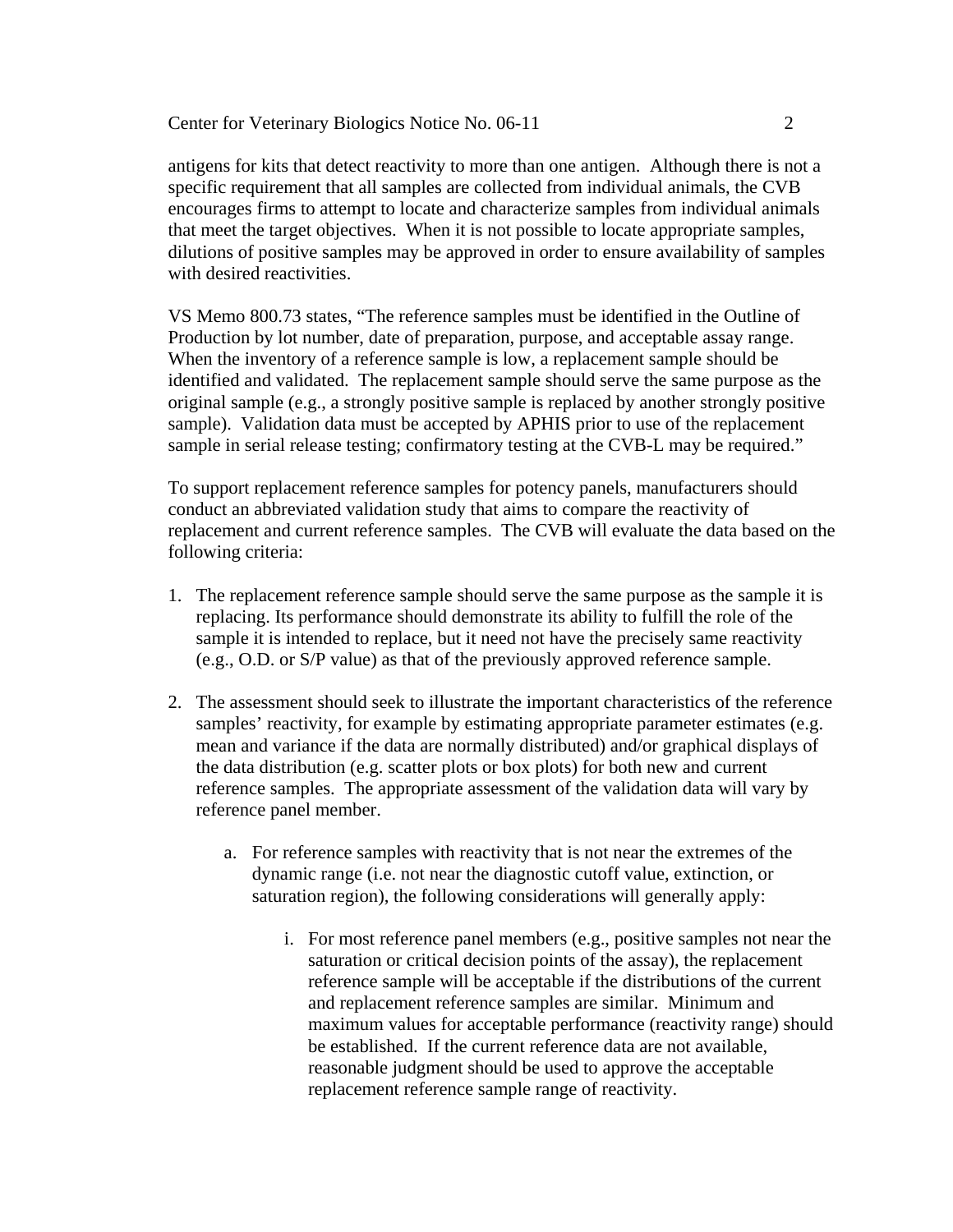- ii. Replacement low positive reference sample reactivity should be close to the critical decision point (cutoff value between positive and negative classification). For visual-read kits, the reactivity of the replacement reference sample throughout the dating period of the product should remain within the targeted response range (i.e., should remain positive). For kits in which instrumentation is used to determine reactivity (ELISAs or other kits read using instrumentation), reactivity ranges should be established with an appropriate response range near the cutoff value. Stability data may be helpful in predicting the appropriate target reactivity.
- b. For reference samples at the extremes of the dynamic range, such as negative reference samples, the reactivity of the replacement reference sample should be within the response range, (e.g., all negative reference samples should test within the negative range).
	- i. For negative samples, the range should be stated as "equal to or less than (or more than, depending on the architecture of the assay) (the negative cut-off value)."
	- ii. In general, samples that are so strongly positive that they test in, or near, the saturation region should not be used. If circumstances dictate that such samples are necessary, the low reactivity should be established and the reactivity range should be stated as "equal to or greater than (or less than, depending on the architecture of the assay) (the low reactivity)."
- 3. Sufficient validation data should be developed to demonstrate the reference sample's performance. The reference sample should be tested multiple times by multiple users, typically using multiple in-date serials of the licensed diagnostic test kit. One example of a generally acceptable protocol for replacing reference samples would include independent testing of the proposed reference sample by two or more competent technicians experienced in running the assay; using a minimum of two serials, each tested a minimum of five times; using the number of replicates of the replacement reference sample and current reference sample in each independent test as specified in the current filed Outline of Production. All serials used to develop the data must have satisfactory potency using the previously approved reference sample panel. We recommend that one of the serials used to develop the data should be near the release date and one of the serials should be near the expiration date. This will provide data to support the acceptable range of reactivity for the reference panel sample throughout product dating. The statistical, mathematical, or other method used to establish the proposed reactivity range should be stated. Reduced testing may be approved when sample quantities or serials are limited.